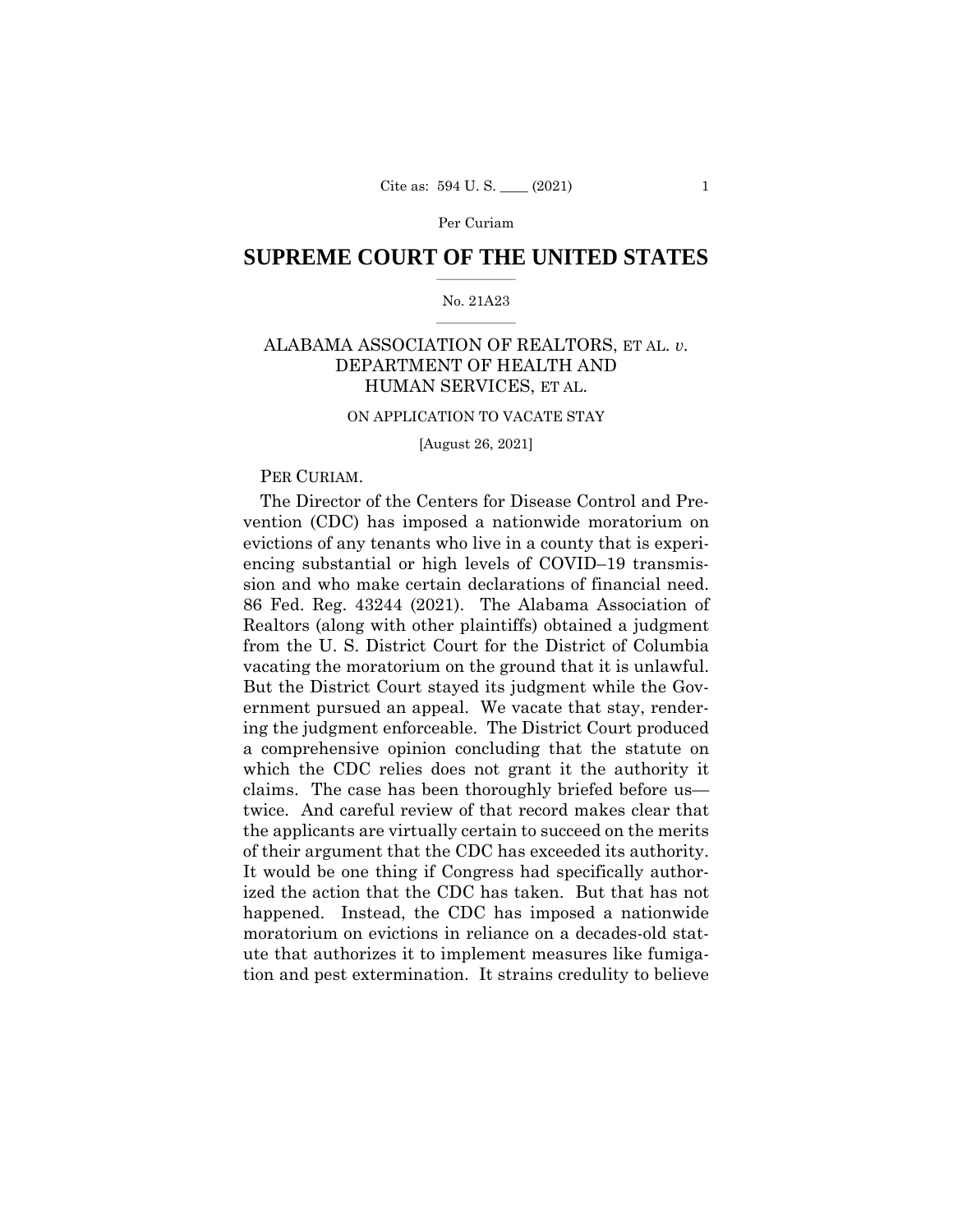that this statute grants the CDC the sweeping authority that it asserts.

> I A

In March 2020, Congress passed the Coronavirus Aid, Relief, and Economic Security Act to alleviate burdens caused by the burgeoning COVID–19 pandemic. Pub. L. 116–136, 134 Stat. 281. Among other relief programs, the Act imposed a 120-day eviction moratorium for properties that participated in federal assistance programs or were subject to federally backed loans. §4024, *id.*, at 492–494.

When the eviction moratorium expired in July, Congress did not renew it. Concluding that further action was needed, the CDC decided to do what Congress had not. See 85 Fed. Reg. 55292 (2020). The new, administratively imposed moratorium went further than its statutory predecessor, covering all residential properties nationwide and imposing criminal penalties on violators. See *id.*, at 55293, 55296.

The CDC's moratorium was originally slated to expire on December 31, 2020. *Id.*, at 55297. But Congress extended it for one month as part of the second COVID–19 relief Act. See Consolidated Appropriations Act, 2021, Pub. L. 116– 260, §502, 134 Stat. 2078–2079. As the new deadline approached, the CDC again took matters into its own hands, extending its moratorium through March, then again through June, and ultimately through July. 86 Fed. Reg. 8020, 16731, 34010.

The CDC relied on §361(a) of the Public Health Service Act for authority to promulgate and extend the eviction moratorium. See 58 Stat. 703, as amended, 42 U. S. C. §264(a). That provision states:

"The Surgeon General, with the approval of the [Secretary of Health and Human Services], is authorized to make and enforce such regulations as in his judgment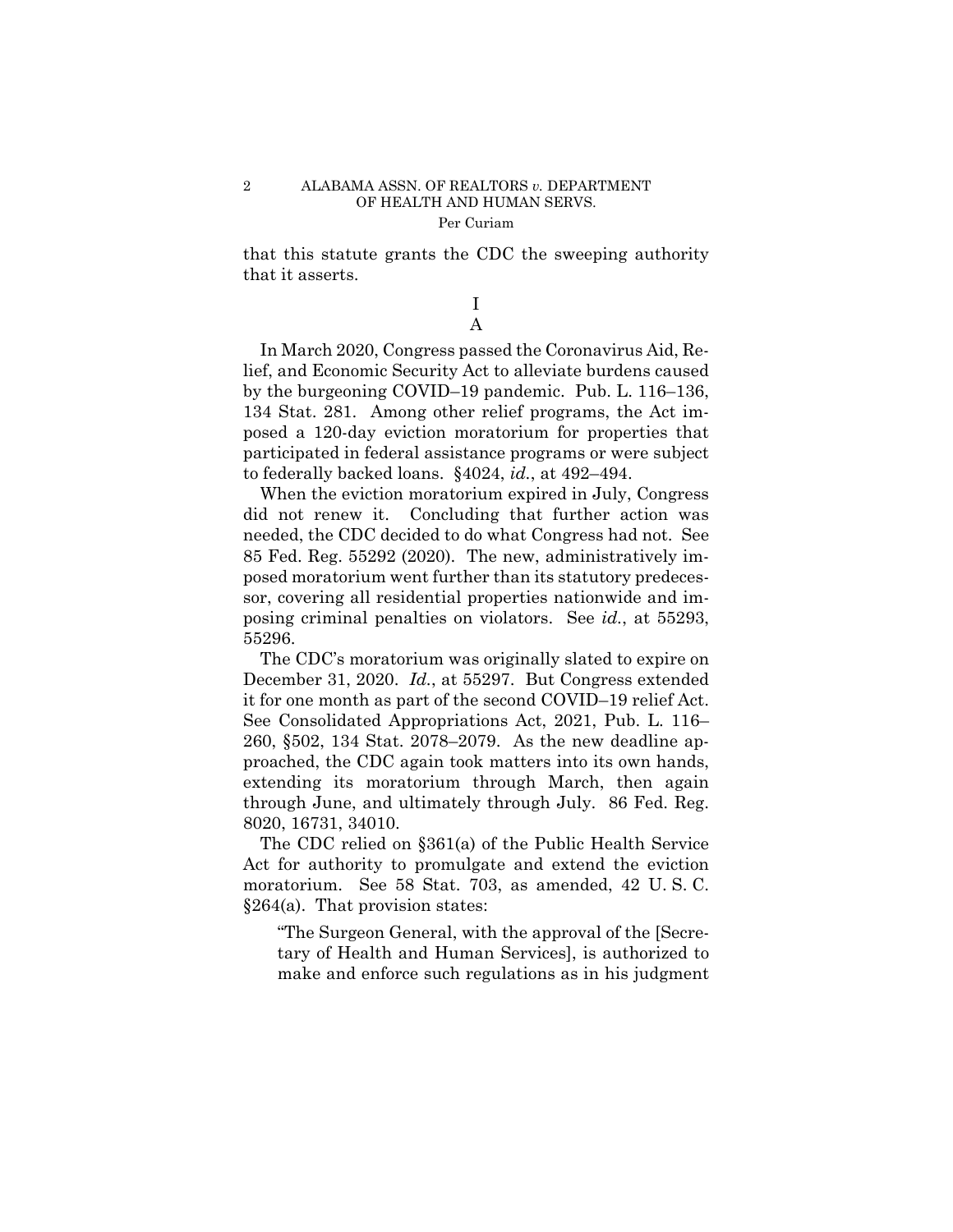State or possession into any other State or possession. are necessary to prevent the introduction, transmission, or spread of communicable diseases from foreign countries into the States or possessions, or from one For purposes of carrying out and enforcing such regulations, the Surgeon General may provide for such inspection, fumigation, disinfection, sanitation, pest extermination, destruction of animals or articles found to be so infected or contaminated as to be sources of dangerous infection to human beings, and other measures, as in his judgment may be necessary."

See also 42 CFR §70.2 (2020) (delegating this authority to the CDC). Originally passed in 1944, this provision has rarely been invoked—and never before to justify an eviction moratorium. Regulations under this authority have generally been limited to quarantining infected individuals and prohibiting the import or sale of animals known to transmit disease. See, *e.g.*, 40 Fed. Reg. 22543 (1975) (banning small turtles known to be carriers of salmonella).

B

Realtor associations and rental property managers in Alabama and Georgia sued to enjoin the CDC's moratorium. The U. S. District Court for the District of Columbia granted the plaintiffs summary judgment, holding that the CDC lacked statutory authority to impose the moratorium. *Alabama Assn. of Realtors* v. *Department of Health and Human Servs.*, 2021 WL 1779282, \*10 (May 5, 2021).

But the court stayed its order pending appeal. It reasoned that even though the Government had not shown a substantial likelihood of success, it did make a lesser showing of a "serious legal question on the merits," which the court said warranted granting a stay when the remaining stay factors weighed in the Government's favor. *Alabama Assn. of Realtors* v. *Department of Health and Human Servs.*, 2021 WL 1946376, \*4–\*5 (May 14, 2021) (citation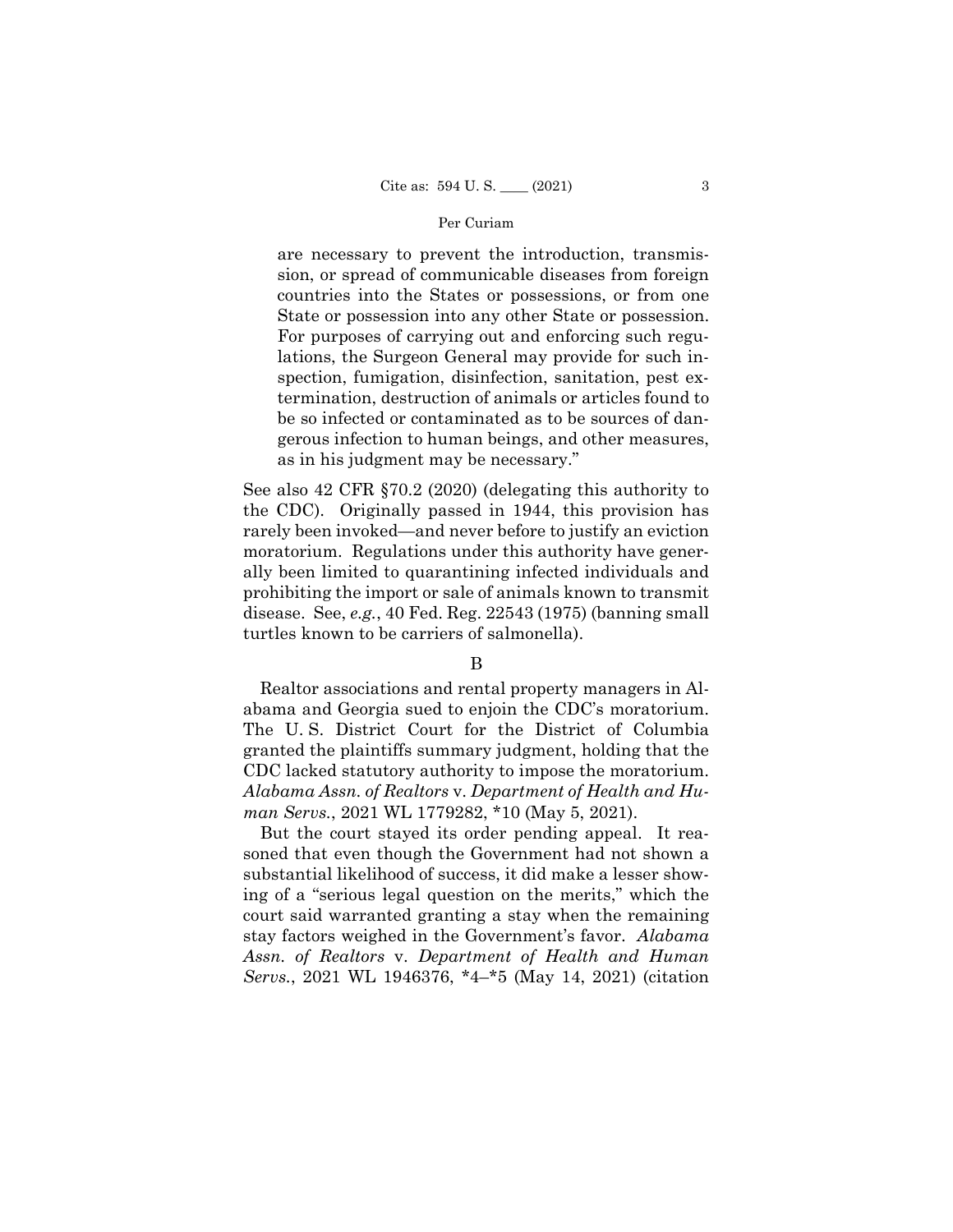omitted); see also *Nken* v. *Holder*, 556 U. S. 418, 434 (2009) (listing the four traditional stay factors: "(1) whether the stay applicant has made a strong showing that he is likely to succeed on the merits; (2) whether the applicant will be irreparably injured absent a stay; (3) whether issuance of the stay will substantially injure the other parties interested in the proceeding; and (4) where the public interest lies" (citation omitted)). The D. C. Circuit agreed, though it rated the Government's arguments more highly. *Alabama Assn. of Realtors* v. *Department of Health and Human Servs.*, 2021 WL 2221646 (June 2, 2021).

This Court declined to vacate the stay. *Alabama Assn. of Realtors* v. *Department of Health and Human Servs.*, *post*, p. \_\_\_. JUSTICE KAVANAUGH concurred, explaining that he agreed with the District Court that the CDC's moratorium exceeded its statutory authority. But because the CDC planned to end the moratorium in only a few weeks, and because that time would allow for additional and more orderly distribution of congressionally appropriated rentalassistance funds, he concluded that the balance of equities justified leaving the stay in place. JUSTICE THOMAS, JUSTICE ALITO, JUSTICE GORSUCH, and JUSTICE BARRETT noted that they would vacate the stay.

The moratorium expired on July 31, 2021. Three days later, the CDC reimposed it. See 86 Fed. Reg. 43244. Apart from slightly narrowing the geographic scope, the new moratorium is indistinguishable from the old.

With the moratorium once again in place, the plaintiffs returned to the District Court to seek vacatur of its stay. The District Court agreed with the plaintiffs that the stay was no longer warranted for two reasons. First, the Government was unlikely to succeed on the merits, given the four votes to vacate the stay in this Court and JUSTICE KAVANAUGH's concurring opinion. 2021 WL 3577367, \*6 (Aug. 13, 2021). Second, the equities had shifted in the plaintiffs' favor: Vaccine and rental-assistance distribution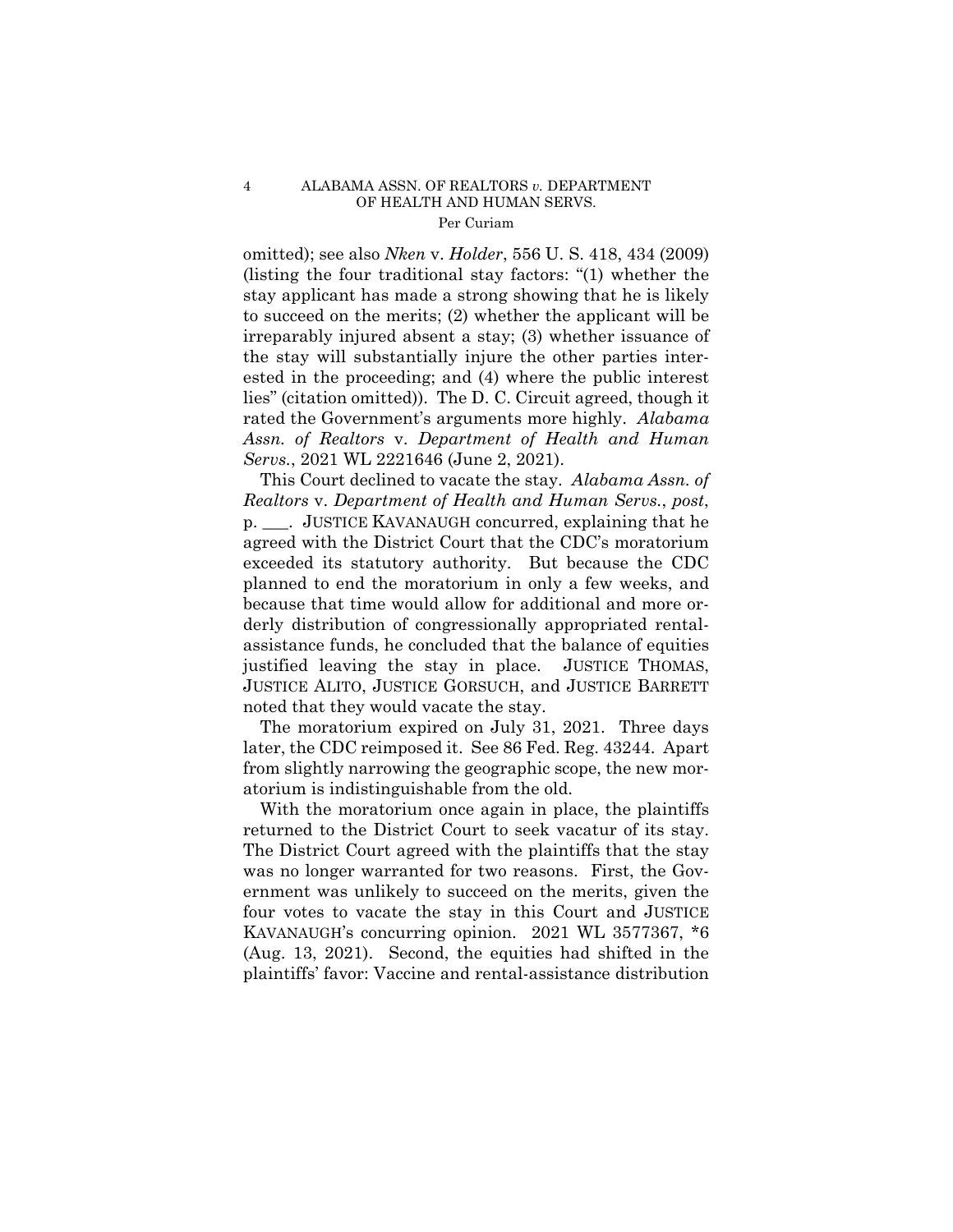had improved since the stay was entered, while the harm to landlords had continued to increase. *Ibid.*, n. 3. But the court concluded that its hands were tied by the law of the case, in light of the D. C. Circuit's earlier decision not to vacate the stay. *Ibid.* That denial was followed by one more stop at the D. C. Circuit, where that court again declined to lift the stay. 2021 WL 3721431 (Aug. 20, 2021).

Having passed through the lower courts twice, the plaintiffs return as applicants to this Court to again ask us to vacate the District Court's stay.

# II

The District Court concluded that its stay is no longer justified under the governing four-factor test. See *Nken* v. *Holder*, *supra*, at 434. We agree.

## A

The applicants not only have a substantial likelihood of success on the merits—it is difficult to imagine them losing. The Government contends that the first sentence of §361(a) gives the CDC broad authority to take whatever measures it deems necessary to control the spread of COVID–19, including issuing the moratorium. But the second sentence informs the grant of authority by illustrating the kinds of measures that could be necessary: inspection, fumigation, disinfection, sanitation, pest extermination, and destruction of contaminated animals and articles. These measures directly relate to preventing the interstate spread of disease by identifying, isolating, and destroying the disease itself. The CDC's moratorium, on the other hand, relates to interstate infection far more indirectly: If evictions occur, some subset of tenants might move from one State to another, and some subset of that group might do so while infected with COVID–19. See 86 Fed. Reg. 43248–43249. This downstream connection between eviction and the interstate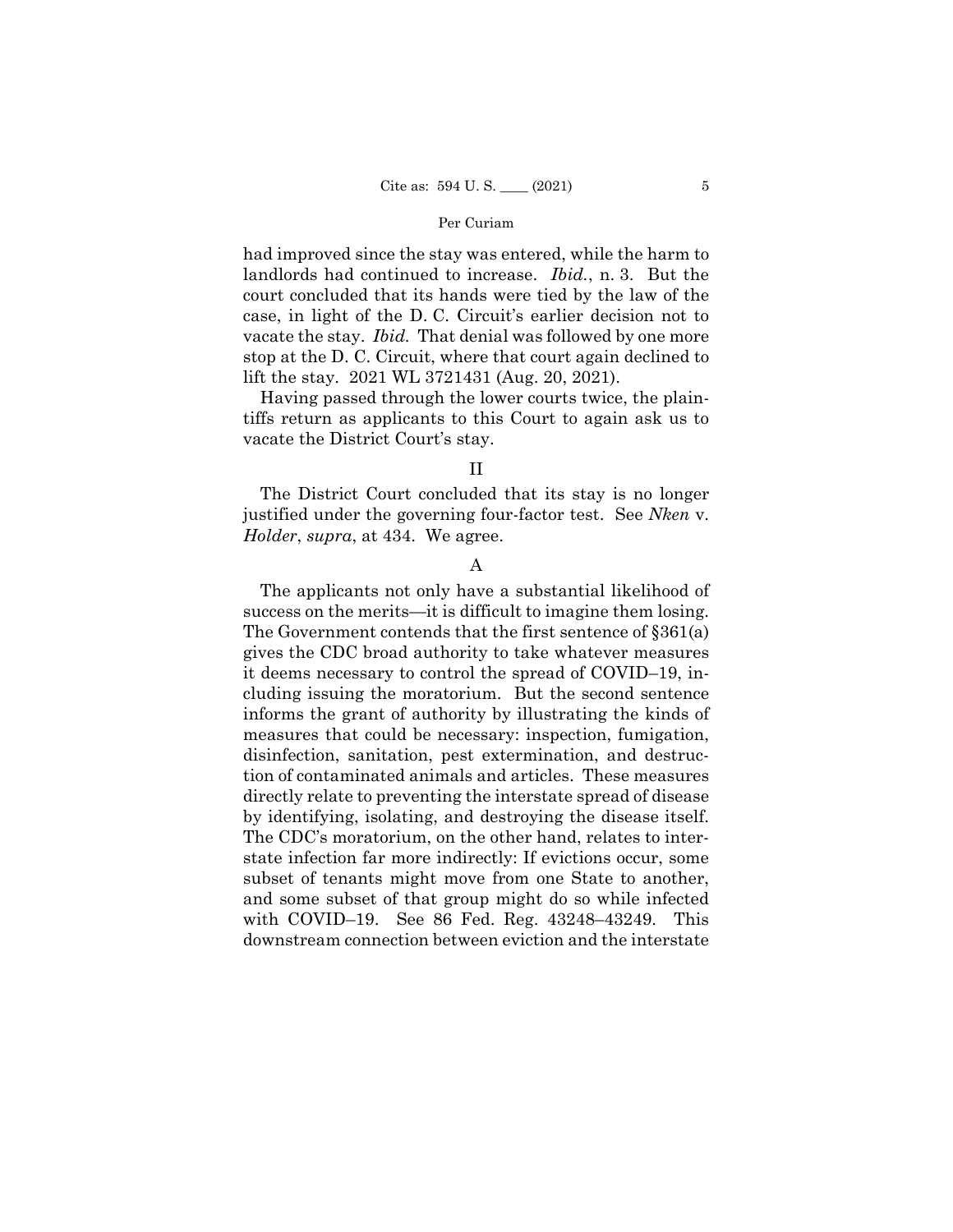spread of disease is markedly different from the direct targeting of disease that characterizes the measures identified in the statute. Reading both sentences together, rather than the first in isolation, it is a stretch to maintain that §361(a) gives the CDC the authority to impose this eviction moratorium.

 cluding between 6 and 17 million tenants at risk of eviction, Even if the text were ambiguous, the sheer scope of the CDC's claimed authority under §361(a) would counsel against the Government's interpretation. We expect Congress to speak clearly when authorizing an agency to exercise powers of "vast 'economic and political significance.'" *Utility Air Regulatory Group* v. *EPA*, 573 U. S. 302, 324 (2014) (quoting *FDA* v. *Brown & Williamson Tobacco Corp.*, 529 U. S. 120, 160 (2000)). That is exactly the kind of power that the CDC claims here. At least 80% of the country, infalls within the moratorium. See Response in Opposition 26, 29. While the parties dispute the financial burden on landlords, Congress has provided nearly \$50 billion in emergency rental assistance—a reasonable proxy of the moratorium's economic impact. See 86 Fed. Reg. 43247. And the issues at stake are not merely financial. The moratorium intrudes into an area that is the particular domain of state law: the landlord-tenant relationship. See *Lindsey*  v. *Normet*, 405 U. S. 56, 68–69 (1972). "Our precedents require Congress to enact exceedingly clear language if it wishes to significantly alter the balance between federal and state power and the power of the Government over private property." *United States Forest Service* v. *Cowpasture River Preservation Assn.*, 590 U.S. \_\_\_, \_\_\_– (2020) (slip op., at 15–16).

Indeed, the Government's read of §361(a) would give the CDC a breathtaking amount of authority. It is hard to see what measures this interpretation would place outside the CDC's reach, and the Government has identified no limit in §361(a) beyond the requirement that the CDC deem a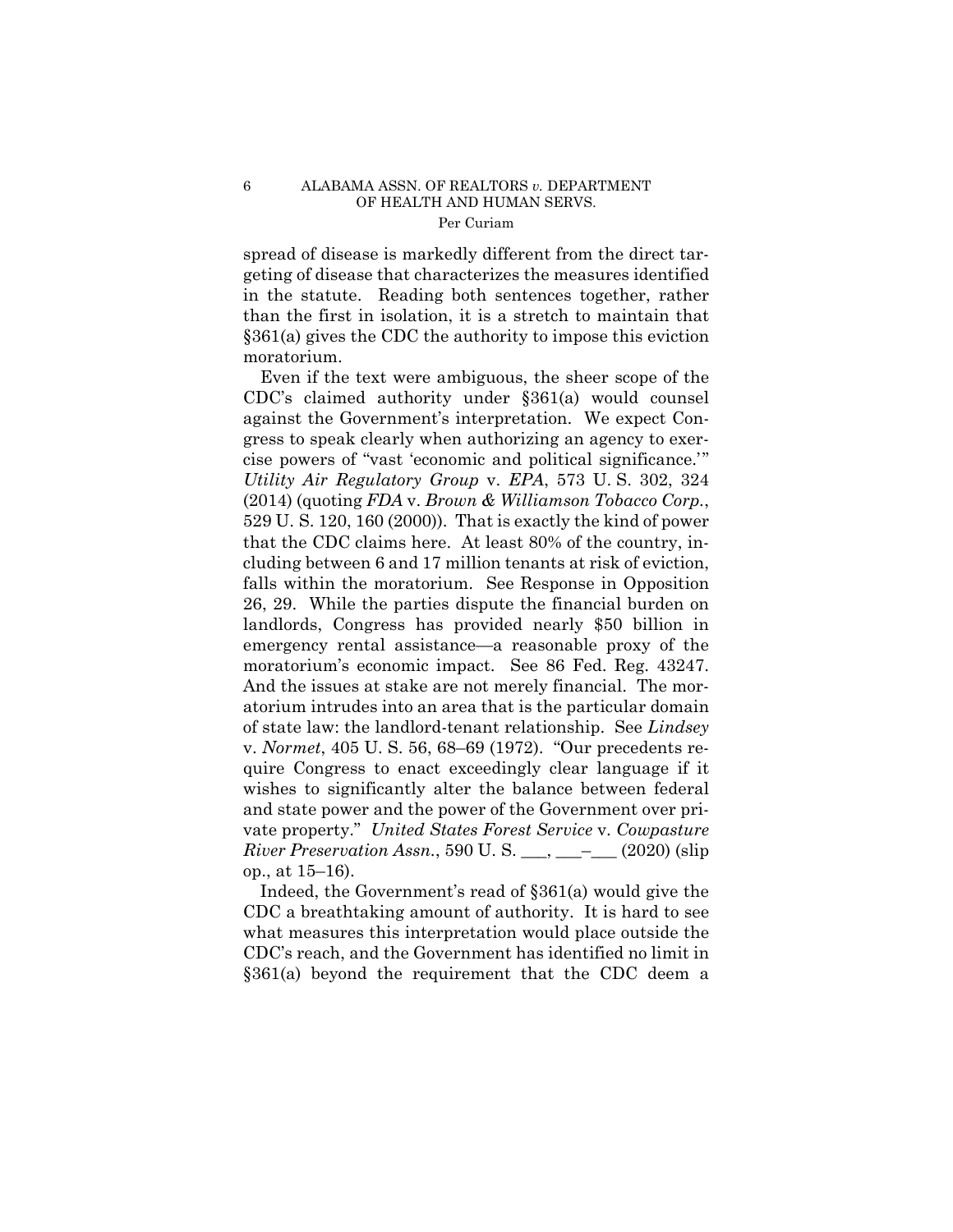measure "necessary." 42 U. S. C. §264(a); 42 CFR §70.2. Could the CDC, for example, mandate free grocery delivery to the homes of the sick or vulnerable? Require manufacturers to provide free computers to enable people to work from home? Order telecommunications companies to provide free high-speed Internet service to facilitate remote work?

This claim of expansive authority under §361(a) is unprecedented. Since that provision's enactment in 1944, no regulation premised on it has even begun to approach the size or scope of the eviction moratorium. And it is further amplified by the CDC's decision to impose criminal penalties of up to a \$250,000 fine and one year in jail on those who violate the moratorium. See 86 Fed. Reg. 43252; 42 CFR §70.18(a). Section 361(a) is a wafer-thin reed on which to rest such sweeping power.

B

The equities do not justify depriving the applicants of the District Court's judgment in their favor. The moratorium has put the applicants, along with millions of landlords across the country, at risk of irreparable harm by depriving them of rent payments with no guarantee of eventual recovery. Despite the CDC's determination that landlords should bear a significant financial cost of the pandemic, many landlords have modest means. And preventing them from evicting tenants who breach their leases intrudes on one of the most fundamental elements of property ownership—the right to exclude. See *Loretto* v. *Teleprompter Manhattan CATV Corp.*, 458 U. S. 419, 435 (1982).

As harm to the applicants has increased, the Government's interests have decreased. Since the District Court entered its stay, the Government has had three additional months to distribute rental-assistance funds to help ease the transition away from the moratorium. Whatever interest the Government had in maintaining the moratorium's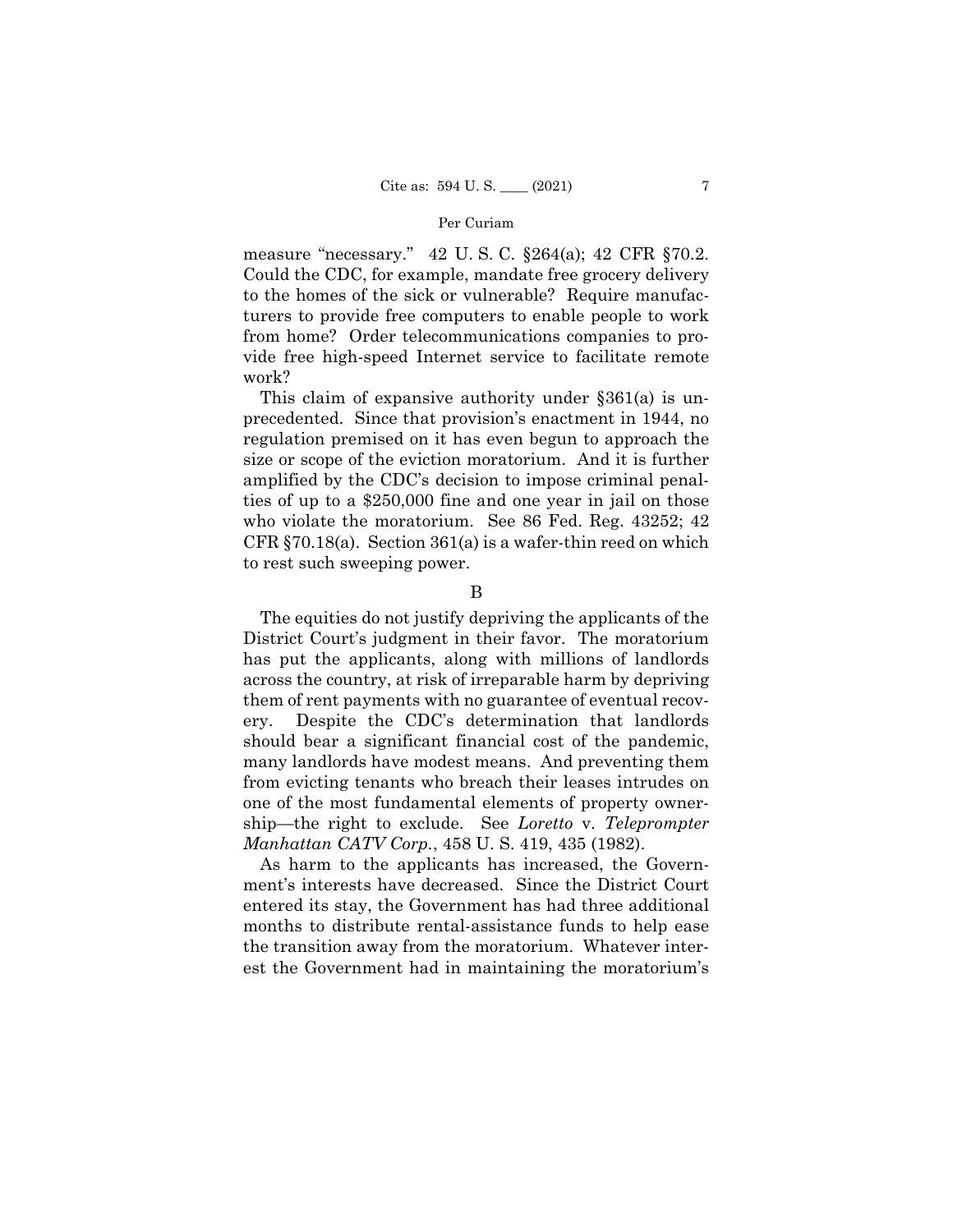original end date to ensure the orderly administration of those programs has since diminished. And Congress was on notice that a further extension would almost surely require new legislation, yet it failed to act in the several weeks leading up to the moratorium's expiration.

It is indisputable that the public has a strong interest in combating the spread of the COVID–19 Delta variant. But our system does not permit agencies to act unlawfully even in pursuit of desirable ends. Cf. *Youngstown Sheet & Tube Co.* v. *Sawyer*, 343 U. S. 579, 582, 585–586 (1952) (concluding that even the Government's belief that its action "was necessary to avert a national catastrophe" could not overcome a lack of congressional authorization). It is up to Congress, not the CDC, to decide whether the public interest merits further action here.

\* \* \*

If a federally imposed eviction moratorium is to continue, Congress must specifically authorize it. The application to vacate stay presented to THE CHIEF JUSTICE and by him referred to the Court is granted.

 *So ordered.*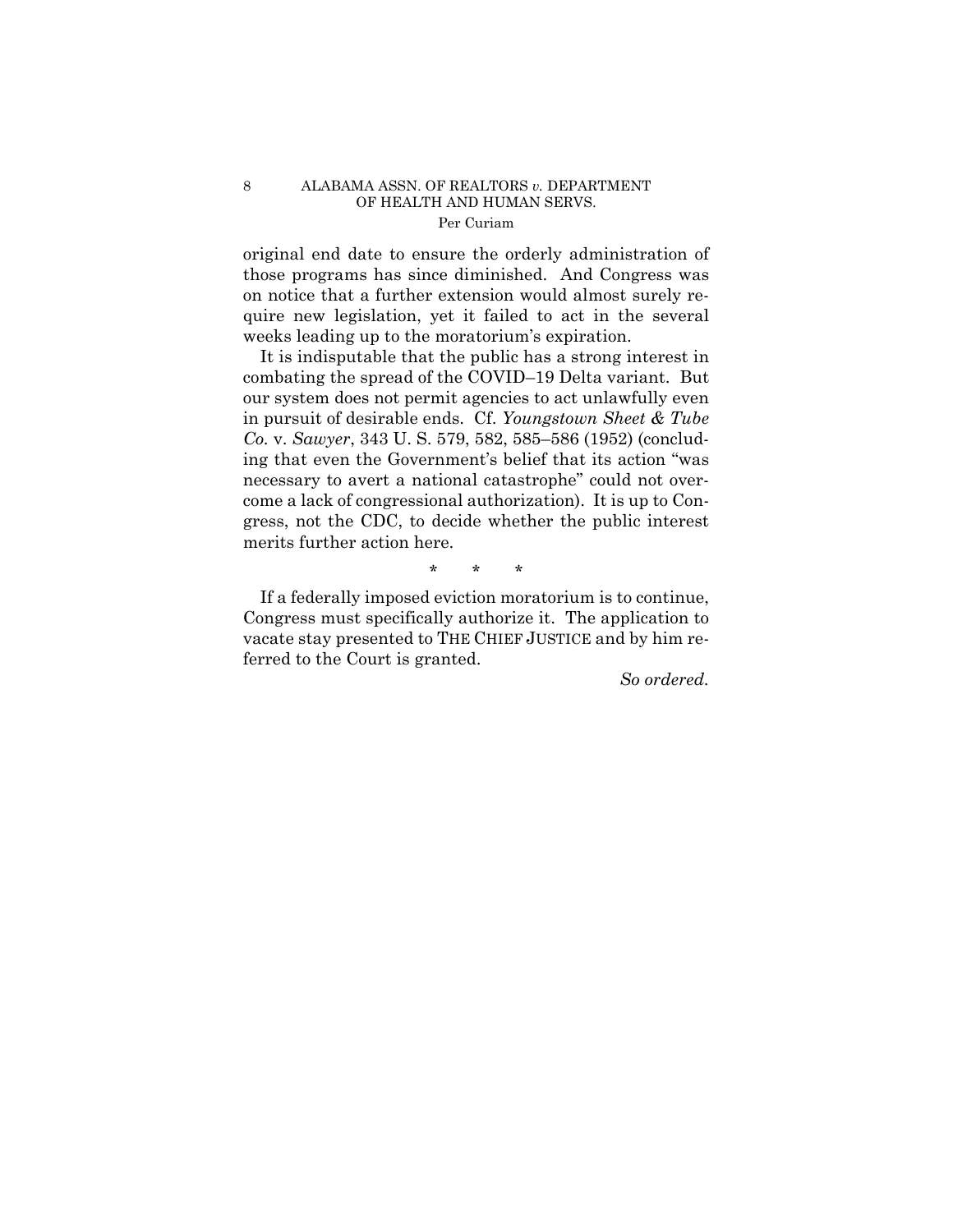## $\frac{1}{2}$  ,  $\frac{1}{2}$  ,  $\frac{1}{2}$  ,  $\frac{1}{2}$  ,  $\frac{1}{2}$  ,  $\frac{1}{2}$  ,  $\frac{1}{2}$ **SUPREME COURT OF THE UNITED STATES**

#### $\frac{1}{2}$  ,  $\frac{1}{2}$  ,  $\frac{1}{2}$  ,  $\frac{1}{2}$  ,  $\frac{1}{2}$  ,  $\frac{1}{2}$ No. 21A23

# ALABAMA ASSOCIATION OF REALTORS, ET AL. *v.*  DEPARTMENT OF HEALTH AND HUMAN SERVICES, ET AL.

#### ON APPLICATION TO VACATE STAY

[August 26, 2021]

 JUSTICE BREYER, with whom JUSTICE SOTOMAYOR and JUSTICE KAGAN join, dissenting.

 gument, blocks that order by vacating a lower court's stay. The Centers for Disease Control and Prevention (CDC) has issued an order that, in light of the rise of the COVID– 19 Delta variant, temporarily prohibits certain evictions in high-transmission counties through October 3. Today, this Court, as an emergency matter, without full briefing or ar-I think the Court is wrong to do so, and I dissent.

 480 U. S. 1301, 1305 (1987) (O'Connor, J., in chambers)). "We may not vacate a stay entered by a [lower] court . . . unless that court clearly and 'demonstrably' erred in its application of 'accepted standards.'" *Planned Parenthood of Greater Tex. Surgical Health Servs.* v. *Abbott*, 571 U. S. 1061 (2013) (Scalia, J., concurring in denial of application to vacate stay) (quoting *Western Airlines, Inc.* v. *Teamsters*, Those accepted factors are "(1) whether the stay applicant has made a strong showing that he is likely to succeed on the merits; (2) whether the applicant will be irreparably injured absent a stay; (3) whether issuance of the stay will substantially injure the other parties interested in the proceeding; and (4) where the public interest lies." *Nken* v. *Holder*, 556 U. S. 418, 426 (2009) (internal quotation marks omitted). In my view, the courts below did not clearly err for three reasons.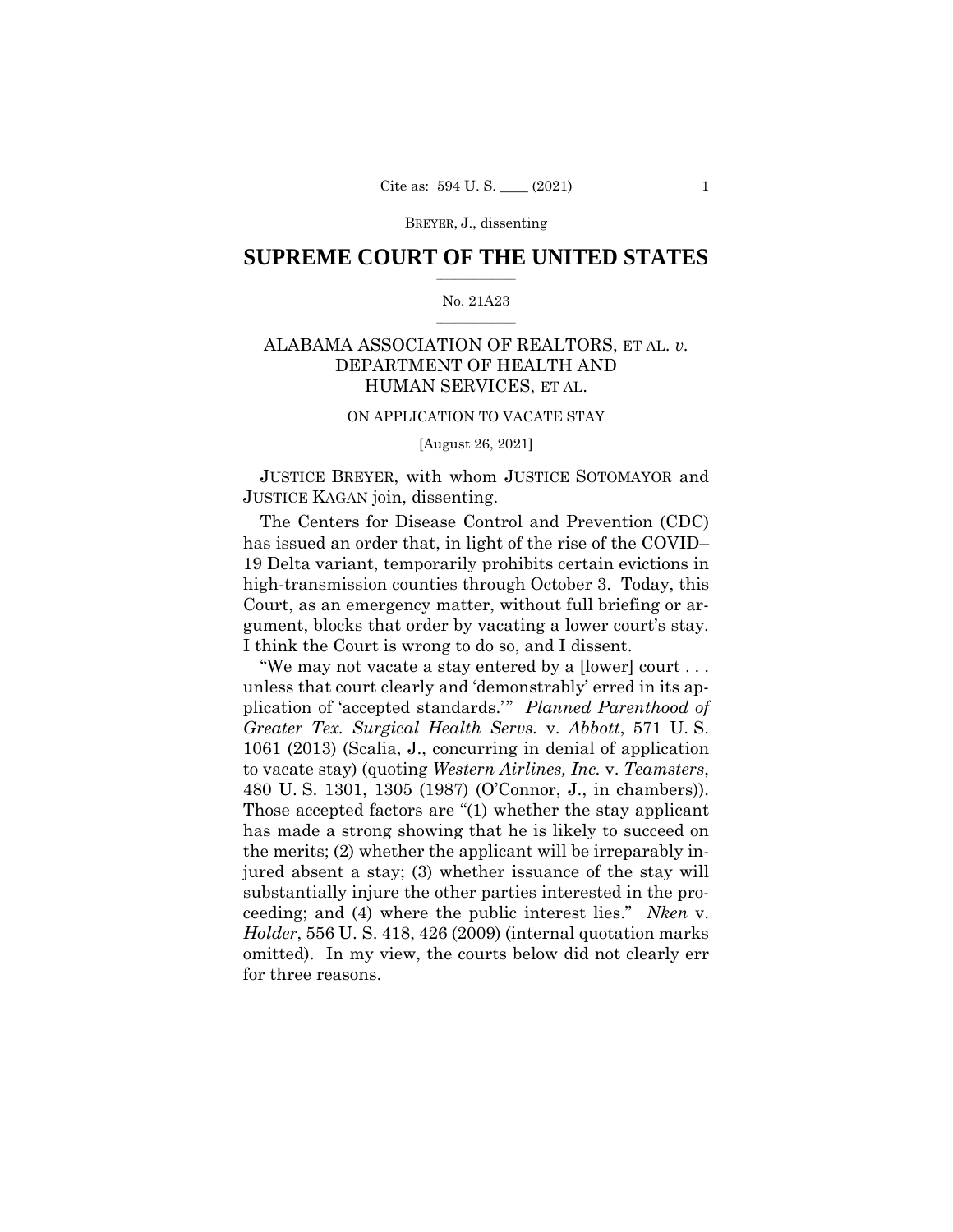rocketing rates. 86 Fed. Reg. 43244, 43245, 43250 (2021). *First*, it is far from "demonstrably" clear that the CDC lacks the power to issue its modified moratorium order. The CDC's current order is substantially more tailored than its prior eviction moratorium, which automatically applied nationwide. Justified by the Delta-variant surge, the modified order targets only those regions currently experiencing sky-If a covered county "no longer experiences substantial or high levels of community transmission," the order "will no longer apply" there. *Id.*, at 43250. To illustrate the difference, when we denied applicants' last motion, fewer than 20% of counties would have been covered under the modified moratorium order's criteria. See CDC, COVID–19 State Profile Report 476 (June 25, 2021). Today, however, that figure is over 90%. See *infra*, at 7.

To be protected from eviction, a tenant must reside in a covered area and attest that he or she:

(1) has "used best efforts to obtain all available governmental assistance for rent or housing";

(2) satisfies certain income requirements;

(3) is unable to pay rent "due to substantial loss of household income, loss of compensable hours of work or wages, a lay-off, or extraordinary out-of-pocket medical expenses";

(4) continues to "us[e] best efforts to make timely partial rent payments that are as close to the full rent payment as . . . permit[ted]"; and

(5) has "no other available housing options." *Id.*, at 43245.

Unlike under New York's moratorium, see *Chrysafis* v. *Marks*, *post*, at 1, landlords remain free to "challeng[e]" in court "the truthfulness of a tenant's . . . declaration" that he or she qualifies for the order's protection. 86 Fed. Reg.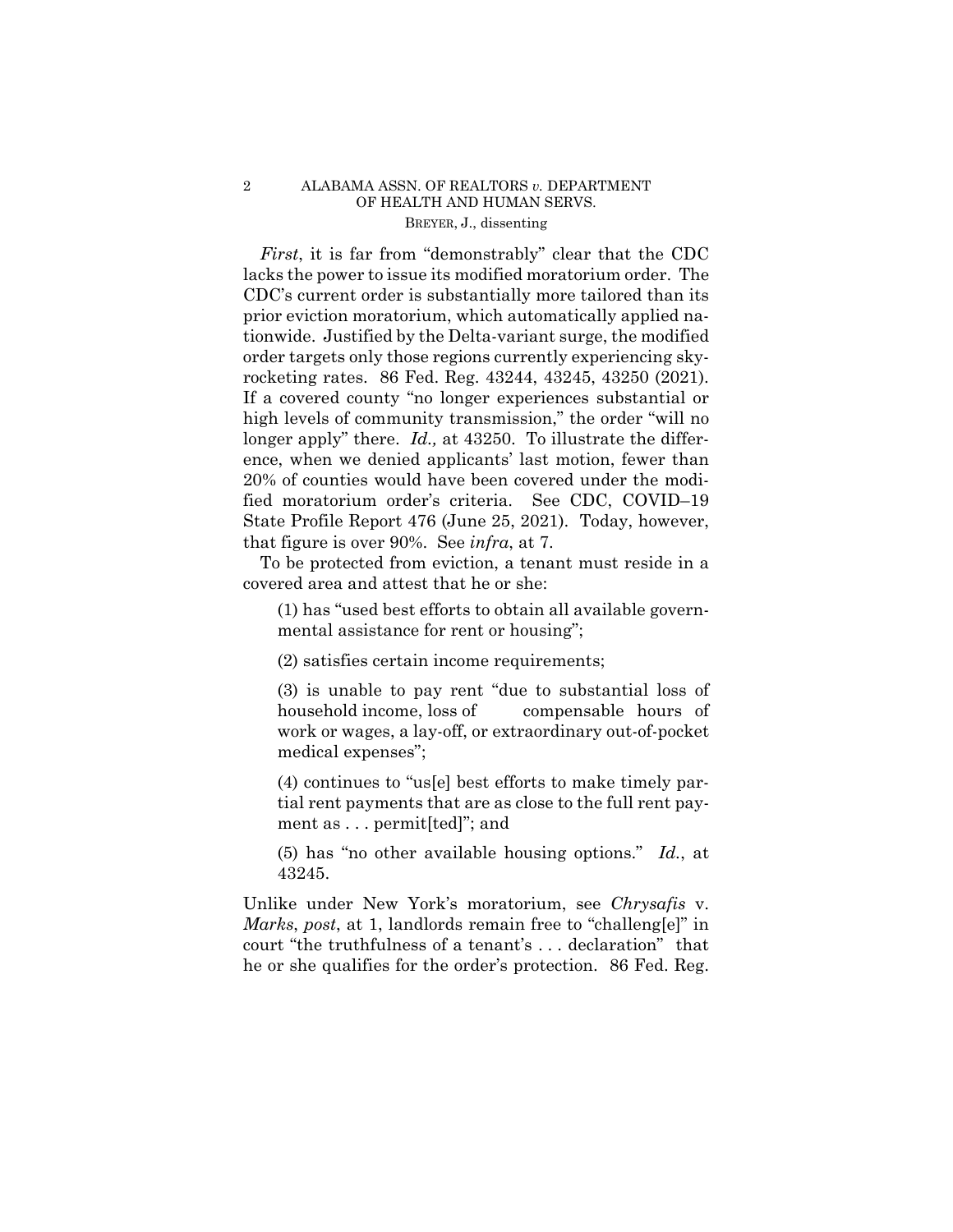# 43251.

The CDC issued this modified moratorium order (like its prior moratorium order) pursuant to its powers under §361(a) of the Public Health Service Act. That provision "authorize[s]" the CDC:

"[T]o make and enforce such regulations as in [its] judgment are necessary to prevent the introduction, transmission, or spread of communicable diseases [interstate]. For purposes of carrying out and enforcing such regulations, the Surgeon General may provide for such inspection, fumigation, disinfection, sanitation, pest extermination, destruction of animals or articles found to be so infected or contaminated as to be sources of dangerous infection to human beings, and other measures, as in his judgment may be necessary." 42 U. S. C. §264(a).

The statute's first sentence grants the CDC authority to design measures that, in the agency's judgment, are essential to contain disease outbreaks. The provision's plain meaning includes eviction moratoria necessary to stop the spread of diseases like COVID–19. When Congress enacted §361(a), public health agencies intervened in the housing market by regulation, including eviction moratoria, to contain infection by preventing the movement of people. See, *e.g.,* 5,589 New Cases in One Day Break Influenza Record, N. Y. Times, Jan. 29, 1920, section 1, pp. 1–2, col. 1 ("'[T]he Health Department . . . instruct[s] all landlords that no person suffering from [influenza and pneumonia] can be removed under any condition whatever without the sanction of the Health Department . . . '"). If Congress had meant to exclude these types of measures from its broad grant of authority, it likely would have said so.

Section 361(a)'s second sentence is naturally read to expand the agency's powers by providing congressional authorization to act on personal property when necessary. See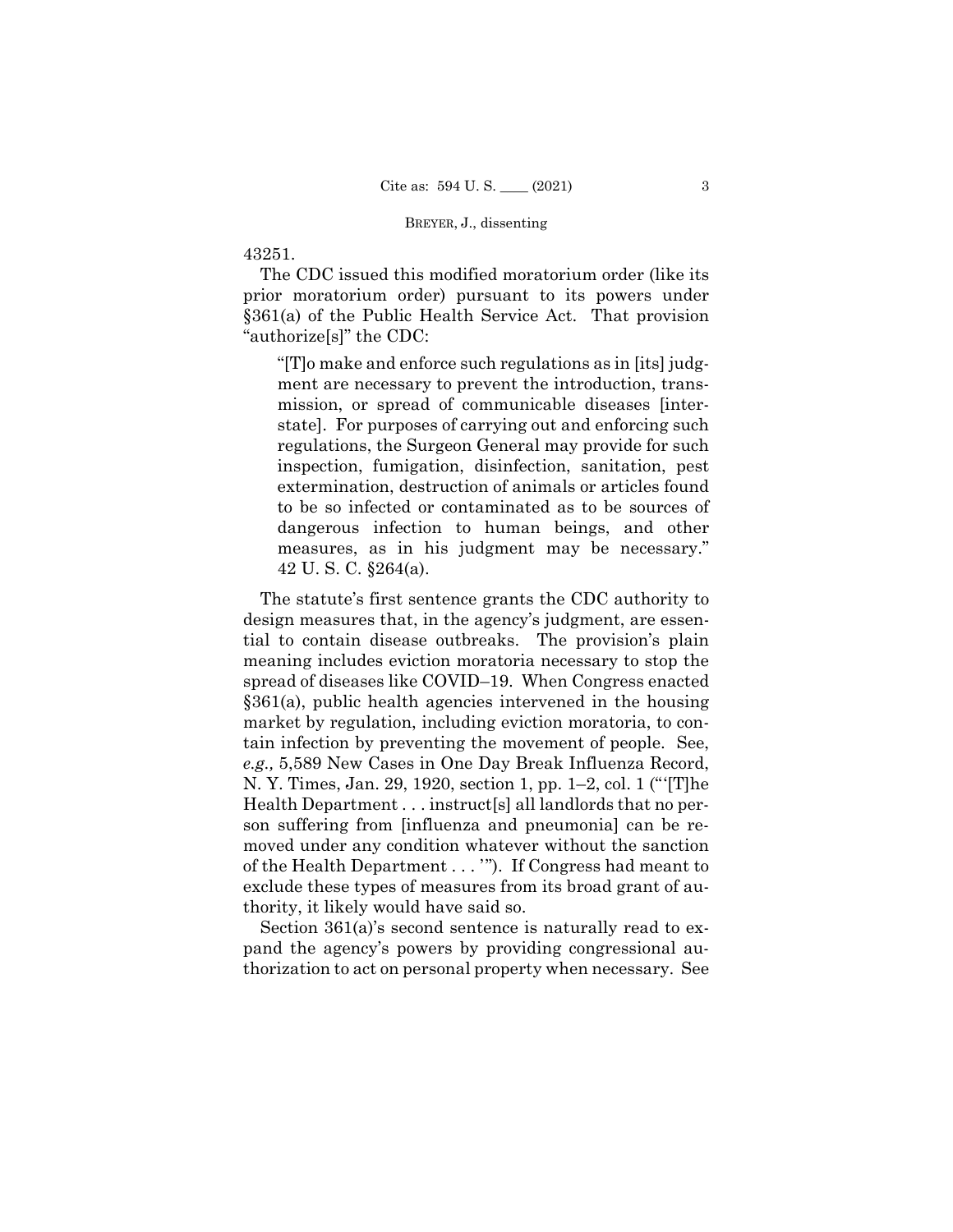*FTC* v. *American Tobacco Co.*, 264 U. S. 298, 305–306 (1924). It could also be read to provide emphasis regarding particular enforcement measures. See *Ali* v. *Federal Bureau of Prisons*, 552 U. S. 214, 226 (2008).

Applicants urge, and today's *per curiam* agrees, that the second sentence should instead be read to cabin the CDC's authority. Not only does that reading lack a clear statutory basis but the second sentence goes on to empower the CDC to take "other measures, as in [its] judgment may be necessary." 42 U.S.C.  $\S 264(a)$ . Furthermore, reading the provision's second sentence to narrow its first would undermine Congress' purpose. As a key drafter explained, "[t]he second sentence of subsection (a)" was written not to limit the broad authority contained in the first sentence, but to "expressly authorize . . . inspections and . . . other steps necessary in the enforcement of quarantine." Hearings on H. R. 3379 before the Subcommittee of the Committee on Interstate and Foreign Commerce, 78th Cong., 2d Sess., 139 (1944).

The *per curiam* also says that Congress must speak more clearly to authorize the CDC to address public health crises via eviction moratoria. But it is undisputed that the statute permits the CDC to adopt significant measures such as quarantines, which arguably impose greater restrictions on individuals' rights and state police powers than do limits on evictions. Indeed, the current Congress did not bristle at the Government's reading of the statute. In 2020, Congress extended the CDC's moratorium "issued . . . under section 361 of the Public Health Service Act." Consolidated Appropriations Act, 2021, Pub. L. 116–260, §502, 134 Stat. 2078– 2079.

In any event, lower courts have split on this question. Compare *Alabama Assn. of Realtors* v. *Department of Health and Human Servs.*, 2021 WL 2221646, \*2 (CADC, June 2, 2021), with *Tiger Lily, LLC* v. *United States Dept. of Housing and Urban Development*, 5 F. 4th 666, 669–670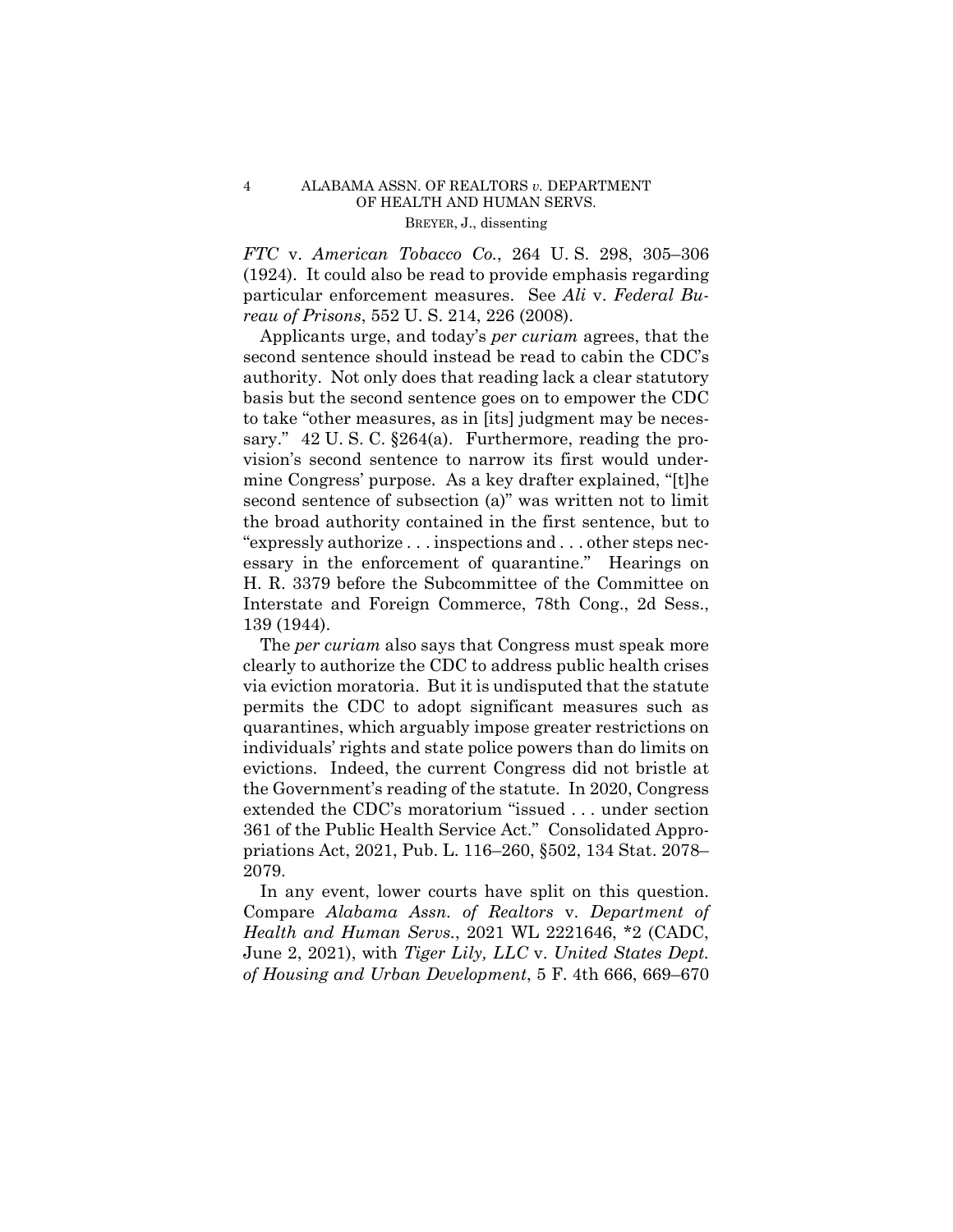(CA6 2021). Given the split among the Circuits, it is at least hard to say that the Government's reading of the statute is "demonstrably wrong." See *Coleman* v. *Paccar Inc.*, 424 U. S. 1301, 1304 (1976) (Rehnquist, J., in chambers). At minimum, there are arguments on both sides.

 Certainly this Court did not resolve the question by denying applicants' last emergency motion, whatever one Justice might have said in a concurrence. The scope of that challenged moratorium, the balance of the equities, and the public interest were all different. As is typical in this Court's emergency orders denying extraordinary relief, we said almost nothing about our reasons for declining to act.

*Second*, the balance of equities strongly favors leaving the stay in place. Applicants say they have lost "thousands of dollars" in rental income. See Application 32. That injury is lessened by the moratorium order's directive that tenants have an obligation to make "as close to the full rent payment" as possible. 86 Fed. Reg. 43245. And to compensate for the shortfall, Congress has appropriated more than \$46.5 billion to help pay rent and rental arrears. See §501, 134 Stat. 2070–2078 (appropriating \$25 billion); American Rescue Plan Act, 2021, Pub. L. 117–2, §3201(a)(1), 135 Stat. 54 (appropriating \$21.5 billion more). It may, as applicants say, take time to get that money—and that is an injury.

But compare that injury to the irreparable harm from vacating the stay. COVID–19 transmission rates have spiked in recent weeks, reaching levels that the CDC puts as high as last winter: 150,000 new cases per day.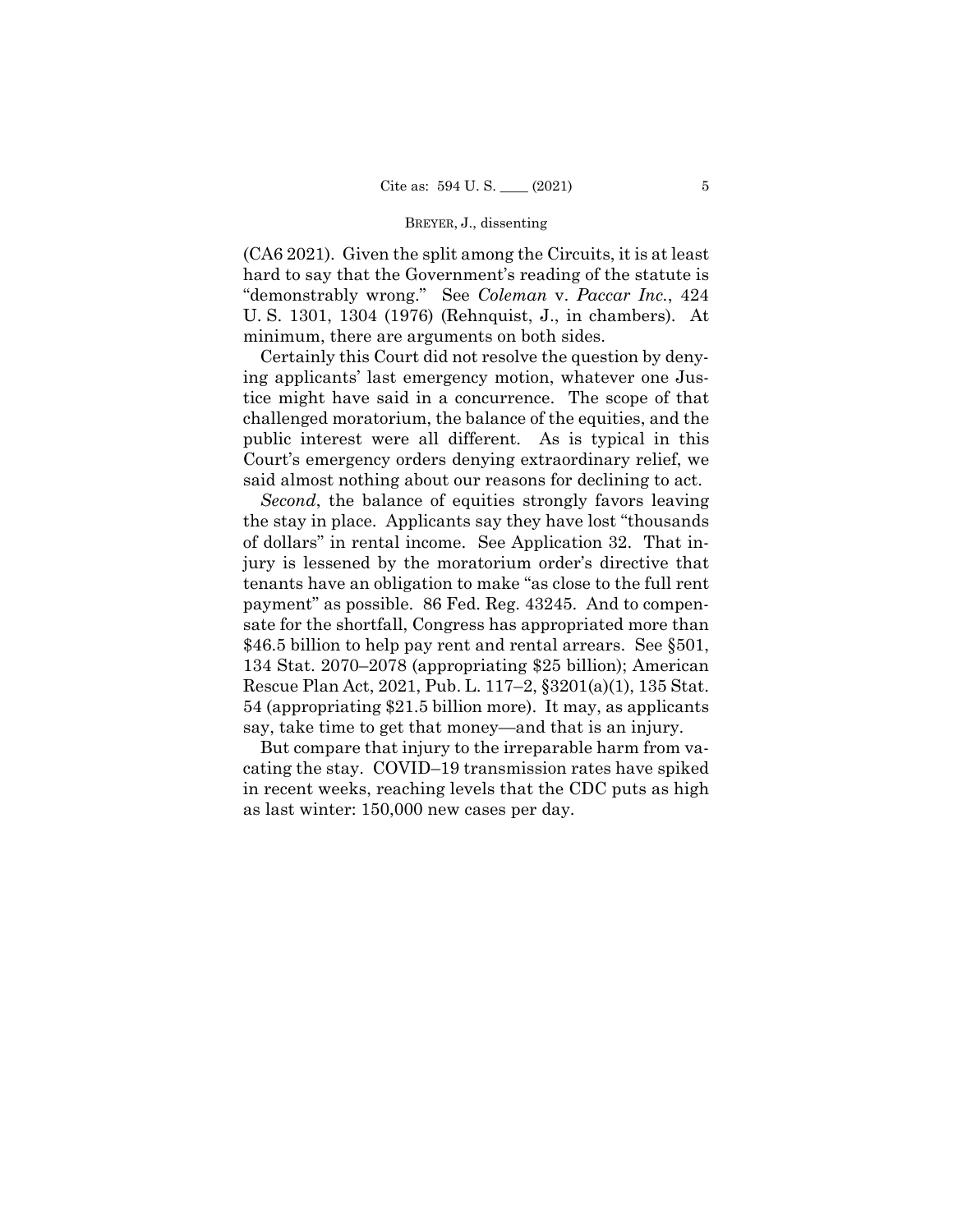

Source: CDC, Trends in Number of COVID–19 Cases and Deaths in the US Reported to CDC, https://covid.cdc.gov/covid-data-tracker/#trends\_ dailycases.

 have been sickened. *Ibid*. 629,139 have died. *Ibid.* This To date, the CDC estimates that 38,150,911 Americans week, the CDC calculates average new daily hospital admissions at 12,209. See CDC, New Admissions of Patients with Confirmed COVID–19, https://covid.cdc.gov/coviddata-tracker/#new-hospital-admissions. The number of patients hospitalized with COVID–19 is up 13.3% from last week. See CDC, Prevalent Hospitalization of Patients With Confirmed COVID–19, https://covid.cdc.gov/covid-datatracker/#hospitalizations.

Look back at the order's criteria for temporary eviction relief. The CDC targets only those people who have nowhere else to live, in areas with dangerous levels of community transmission. These people may end up with relatives, in shelters, or seeking beds in other congregant facilities where the doubly contagious Delta variant threatens to spread quickly. See CDC, Delta Variant: What We Know About the Science, https://www.cdc.gov/coronavirus/2019 ncov/variants/delta-variant.html (Delta variant is "more than 2x as contagious as previous variants" and may "cause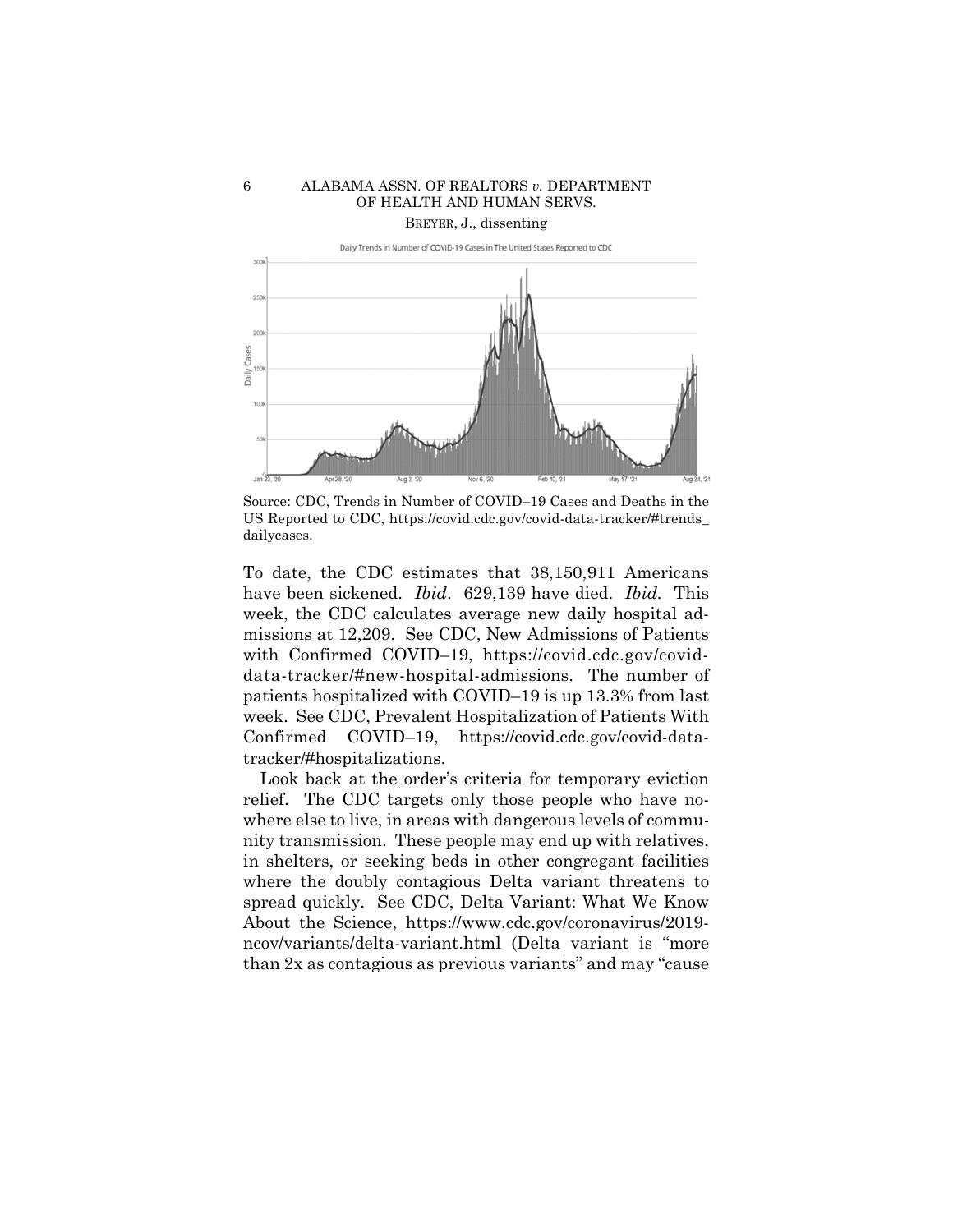more severe illness than previous strains in unvaccinated persons"). Absent the current stay, the CDC projects a strong "likelihood of mass evictions nationwide" with public-health consequences that would be "difficult to reverse." 86 Fed. Reg. 43247, 43252.

*Third*, the public interest is not favored by the spread of disease or a court's second-guessing of the CDC's judgment. The CDC has determined that "[a] surge in evictions could lead to the immediate and significant movement of large numbers of persons from lower density to higher density housing... when the highly transmissible Delta variant is driving COVID–19 cases at an unprecedented rate." *Id*., at 43248. The CDC cites models showing up to a 30% increased risk of contracting COVID–19 for some evicted people and those who share housing with them after displacement. *Ibid*. The CDC invokes studies finding nationally over 433,000 cases and over 10,000 deaths may be traced to the lifting of state eviction moratoria. *Ibid.* 

The public interest strongly favors respecting the CDC's judgment at this moment, when over 90% of counties are experiencing high transmission rates. See CDC, COVD–19 Integrated County View, https://covid.cdc.gov/covid-datatracker/#county-view. That figure is the highest it has been since at least last winter. See CDC, COVID–19 State Profile Report 372 (Aug. 20, 2021). It was in the *single digits* when we considered the CDC's previous moratorium order and denied applicants' earlier motion. See CDC, COVID– 19 State Profile Report 476 (June 25, 2021).

On applicants' last trip to this Court, they argued that the "downward trend in COVID–19 cases and the effectiveness of vaccines" left "no . . . public-health rationale for the [CDC's then-operative eviction] moratorium." Application in No. 20A169, p. 4. These predictions have proved tragically untrue. Today they show just how little we may presume to know about the course of this pandemic.